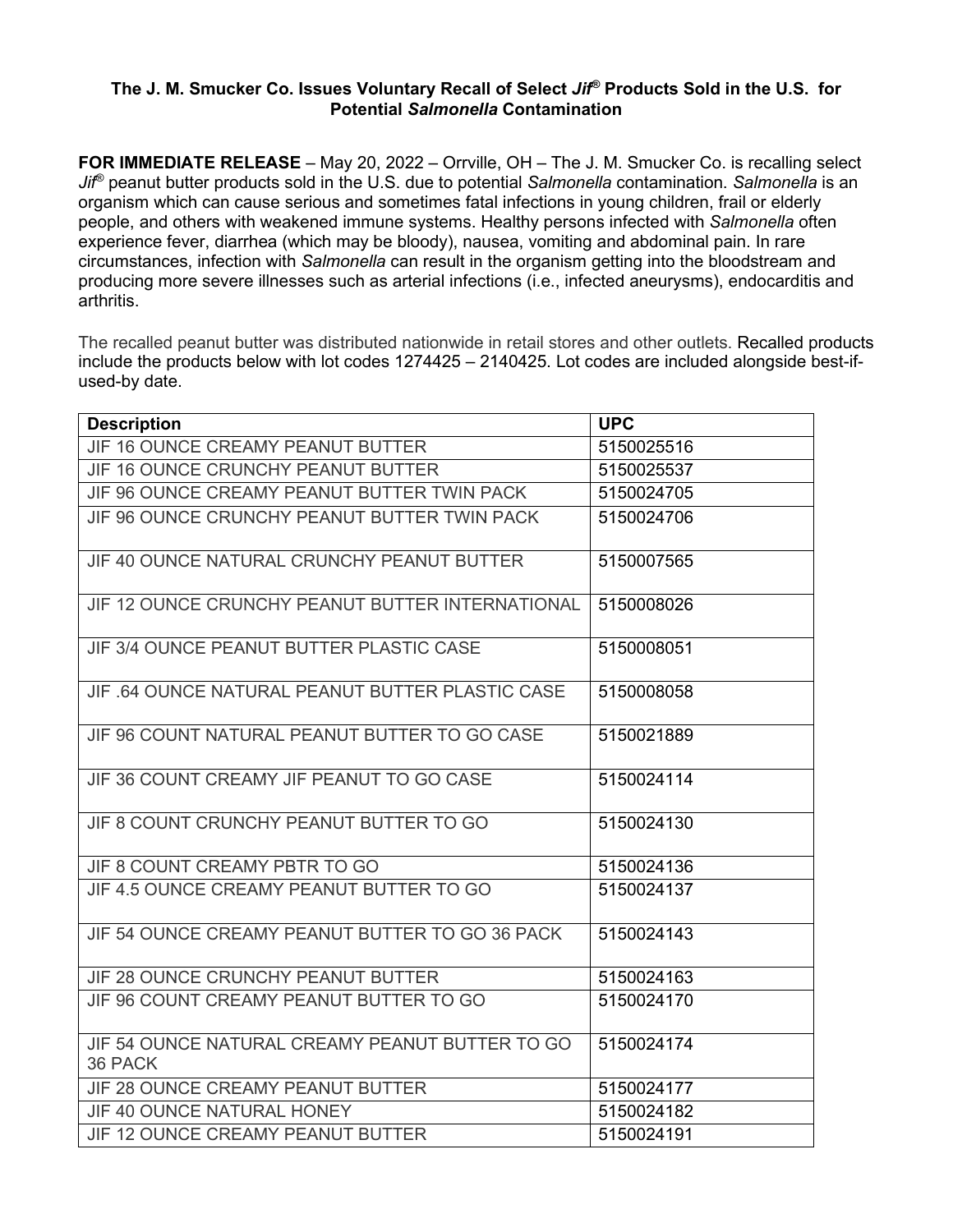| JIF 12 OUNCE NATURAL CREAMY PEANUT BUTTER TO GO                 | 5150024307 |
|-----------------------------------------------------------------|------------|
| JIF 40 OUNCE NATURAL CREAMY PEANUT BUTTER                       | 5150024321 |
| JIF 28 OUNCE NATURAL CREAMY PEANUT BUTTER                       | 5150024322 |
| JIF 4 POUND CAN CREAMY PEANUT BUTTER                            | 5150024331 |
| JIF 96 OUNCE NATURAL CREAMY TWINPACK                            | 5150024404 |
| JIF 15.5 OUNCE NO ADDED SUGAR PEANUT BUTTER                     | 5150024540 |
| JIF 13 OUNCE SQUEEZABLE POUCH                                   | 5150024545 |
| JIF 33.5 OUNCE NO ADDED SUGAR PEANUT BUTTER                     | 5150024548 |
| JIF 13 OUNCE SQUEEZABLE POUCH                                   | 5150024545 |
| JIF 13 OUNCE NATURAL SQUEEZE POUCH                              | 5150024572 |
| JIF 13 OUNCE NATURAL SQUEEZE POUCH                              | 5150024572 |
| JIF 80 OUNCE CREAMY PEANUT BUTTER TWIN PACK                     | 5150024769 |
| JIF 80 OUNCE CRUNCHY PEANUT BUTTER TWIN PACK                    | 5150024776 |
| JIF 40 OUNCE REDUCED FAT CREAMY PEANUT BUTTER                   | 5150025499 |
| JIF 16 OUNCE CREAMY PEANUT BUTTER                               | 5150025516 |
| JIF 16 OZ REDUCED FAT CREAMY PEANUT BUTTER                      | 5150025518 |
| JIF 16 OUNCE CREAMY OMEGA 3 PEANUT BUTTER                       | 5150025530 |
| JIF 16 OUNCE CRUNCHY PEANUT BUTTER                              | 5150025537 |
| JIF 80 OUNCE NATURAL CREAMY PEANUT BUTTER TWIN<br><b>PACK</b>   | 5150025542 |
| JIF 16 OUNCE NATURAL CREAMY PEANUT BUTTER                       | 5150025565 |
| JIF 16 OUNCE NATURAL CRUNCHY PEANUT BUTTER                      | 5150025574 |
| JIF 16 OUNCE NATURAL CREAMY PEANUT BUTTER HONEY                 | 5150025578 |
| JIF 40 OUNCE CREAMY PEANUT BUTTER                               | 5150072001 |
| <b>JIF 40 OUNCE CRUNCHY PEANUT BUTTER</b>                       | 5150072002 |
| JIF TO GO 8 PACK 250 GRAM CREAMY                                | 5150075007 |
| JIF 46.5 OUNCE NO ADDED SUGAR PEANUT BUTTER                     | 5150041418 |
| JIF 1.1 OUNCE PORTION CONTROL PEANUT BUTTER 120<br><b>COUNT</b> | 5150092100 |
| JIF 96 OUNCE CREAMY PEANUT BUTTER TWIN PACK                     | 5150024705 |
| JIF 28 OUNCE CREAMY PEANUT BUTTER                               | 5150024177 |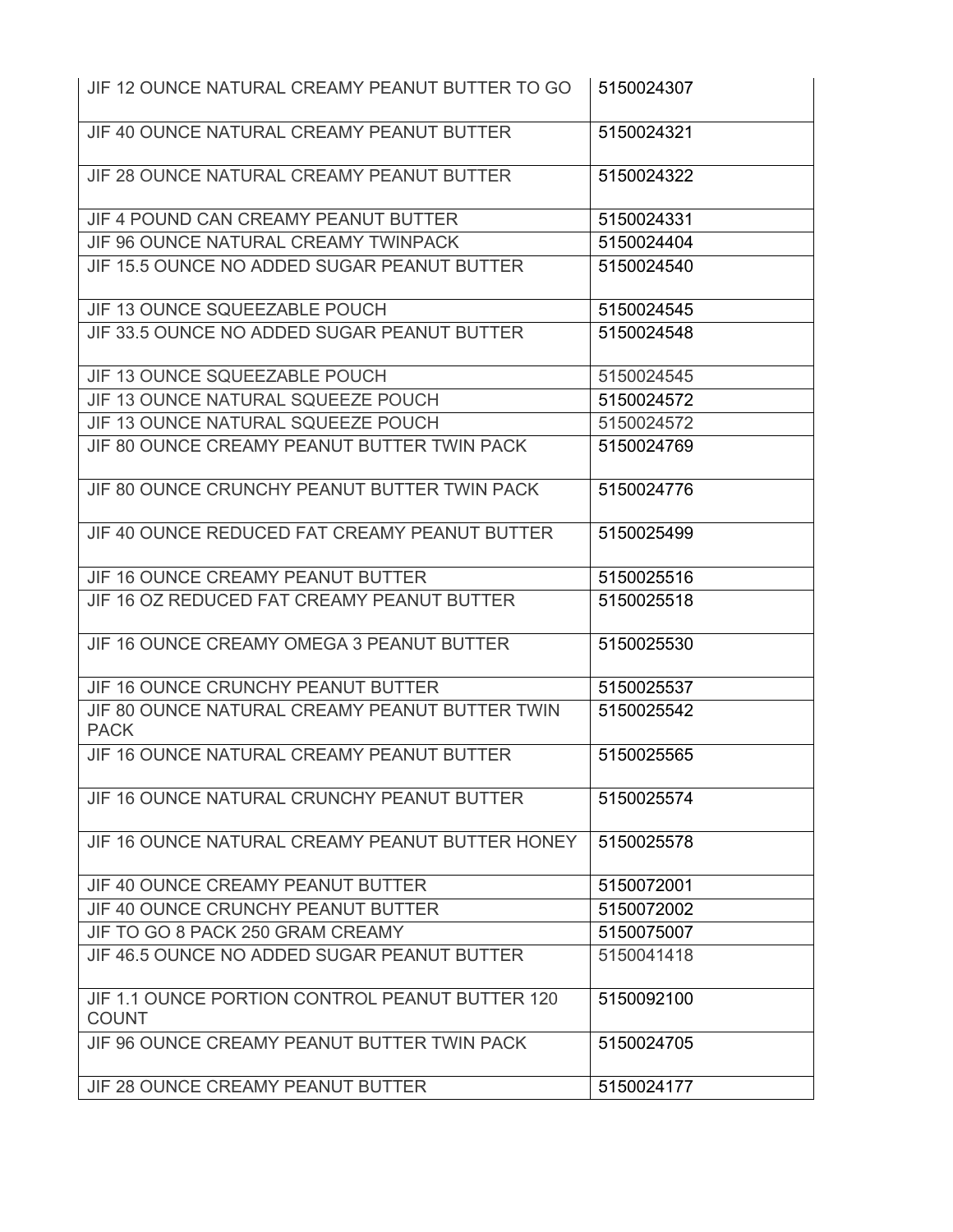If consumers have products matching the above description in their possession, they should dispose of it immediately.

Consumers who have questions or would like to report adverse reactions should visit [www.jif.com/contact-us](http://www.jif.com/contact-us) or call 800-828-9980 Monday through Friday, 8 AM to 5 PM ET.

This recall is being conducted in cooperation with the U.S. Food and Drug Administration.

Based on the information known to date, we are unable to estimate the financial impact of the recall either on our fiscal year ended April 30, 2022, or on our current fiscal year 2023. We will provide additional information as soon as possible.

## **Cautionary Statement Regarding Forward-Looking Statements**

This press release contains forward-looking statements that are subject to known and unknown risks and uncertainties that could cause actual results to differ materially from any future results, performance, or achievements expressed or implied by those forward-looking statements. Readers should understand that the risks, uncertainties, factors, and assumptions listed and discussed in this press release, including the following important factors and assumptions, could affect the future results of the Company and could cause actual results to differ materially from those expressed in the forward-looking statements:

- the impact of food security concerns involving either our products or our competitors' products, including product recalls;
- the impact of the COVID-19 pandemic on our business, industry, suppliers, customers, consumers, employees, and communities;
- disruptions or inefficiencies in our operations or supply chain, including any impact caused by product recalls, political instability, terrorism, armed hostilities (including the recent outbreak of hostilities between Russia and Ukraine), extreme weather conditions, natural disasters, pandemics (including the COVID-19 pandemic), or other calamities;
- risks related to the availability of, and cost inflation in, supply chain inputs, including labor, raw materials, commodities, packaging, and transportation;
- risks associated with derivative and purchasing strategies we employ to manage commodity pricing and interest rate risks;
- our ability to generate sufficient cash flow to continue operating under our capital deployment model, including capital expenditures, debt repayment, dividend payments, and share repurchases;
- our ability to implement and realize the full benefit of price changes, and the impact of the timing of the price changes to profits and cash flow in a particular period;
- general competitive activity in the market, including competitors' pricing practices and promotional spending levels;
- the concentration of certain of our businesses with key customers and suppliers, including singlesource suppliers of certain key raw materials and finished goods, and our ability to manage and maintain key relationships;
- impairments in the carrying value of goodwill, other intangible assets, or other long-lived assets or changes in the useful lives of other intangible assets or other long-lived assets; and
- risks related to other factors described under "Risk Factors" in other reports and statements we have filed with the Securities and Exchange Commission.

Readers are cautioned not to unduly rely on such forward-looking statements, which speak only as of the date made, when evaluating the information contained in this press release. The Company undertakes no